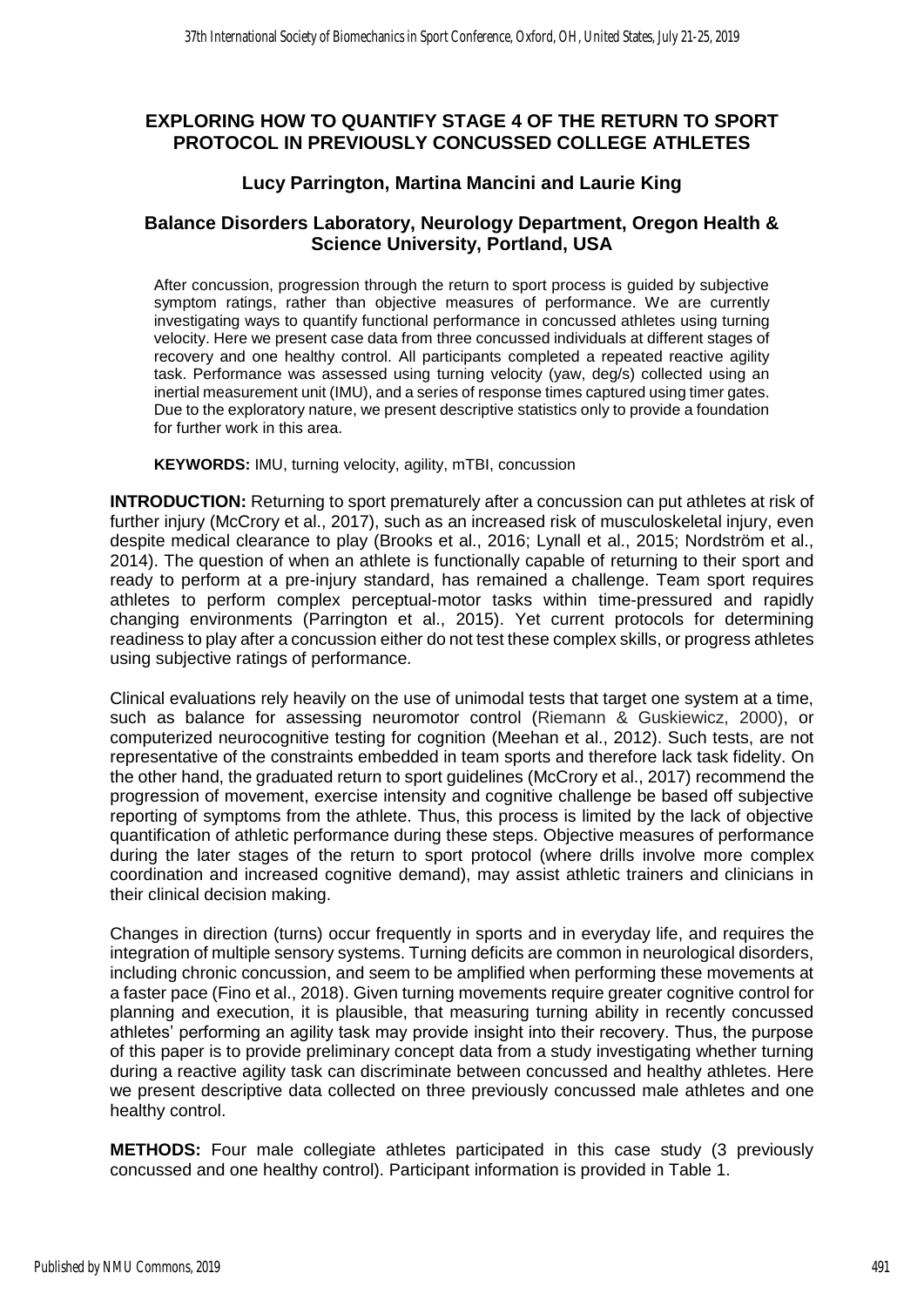|    | <b>Sport</b>        | Age | Height (m) | Mass (Kg) | # Previous<br>concussions | Days since<br>last injury |
|----|---------------------|-----|------------|-----------|---------------------------|---------------------------|
| Η1 | <b>Basketball</b>   | 20  | 1.96       | 98.8831   |                           | N/A                       |
| C1 | Basketball/Football | 18  | 1.96       | 88.4505   | 2                         | 1071                      |
| C2 | Football            | 21  | 1.83       | 106.594   | 4                         | 26                        |
| CЗ | Soccer              | 19  | 1.75       | 70.7604   | 3                         | 183                       |

#### **Table 1: Participant demographic information**

Participant H1 (healthy control) had never sustained a concussion. Participant C1 was participating in competition but reported symptoms, while participant C2 and C3 had been cleared for non-contact drills. The participants completed eight trials of a reactive agility course (Figure 1), with a one minute rest in between each trial. Participants were encouraged to complete the test as quickly as possible. Prior to starting, participants were given a demonstration, walk through, and a full-speed run through to habituate to the course. The agility course was designed to test 1) turning ability, 2) motor reaction times (RTs), and 3) repeat 15 m sprint performance. The participant completed the course while instrumented with three IMUs (128Hz, Opal V2, APDM Wearable Technologies, Portland, OR) on the head, sternum and waist, which were securely attached using elastic Velcro straps. Reaction times and repeat sprint performance were measured using timer gates with customized programming to randomize the turn direction (Zybek Sports, Broomfield, CO).



**Figure 1: Reactive agility course. Participants line up on the start line and moved into a ready position. At a random interval between 1 and 2 seconds, gate 1 flashes to indicate for the participant to start. Once this gate is cleared, gate 2 (either left or right) will illuminate to indicate for the participant to turn left or right. The participant then runs around the return cones and back through the gate 1, representing lap 1 and initiating lap 2. As gate 1 is cleared, the process is repeated for a second lap. When the participant clears gate 1 the third time, they sprint down to gate 3 to finish the trial and the 15 m sprint time is recorded.**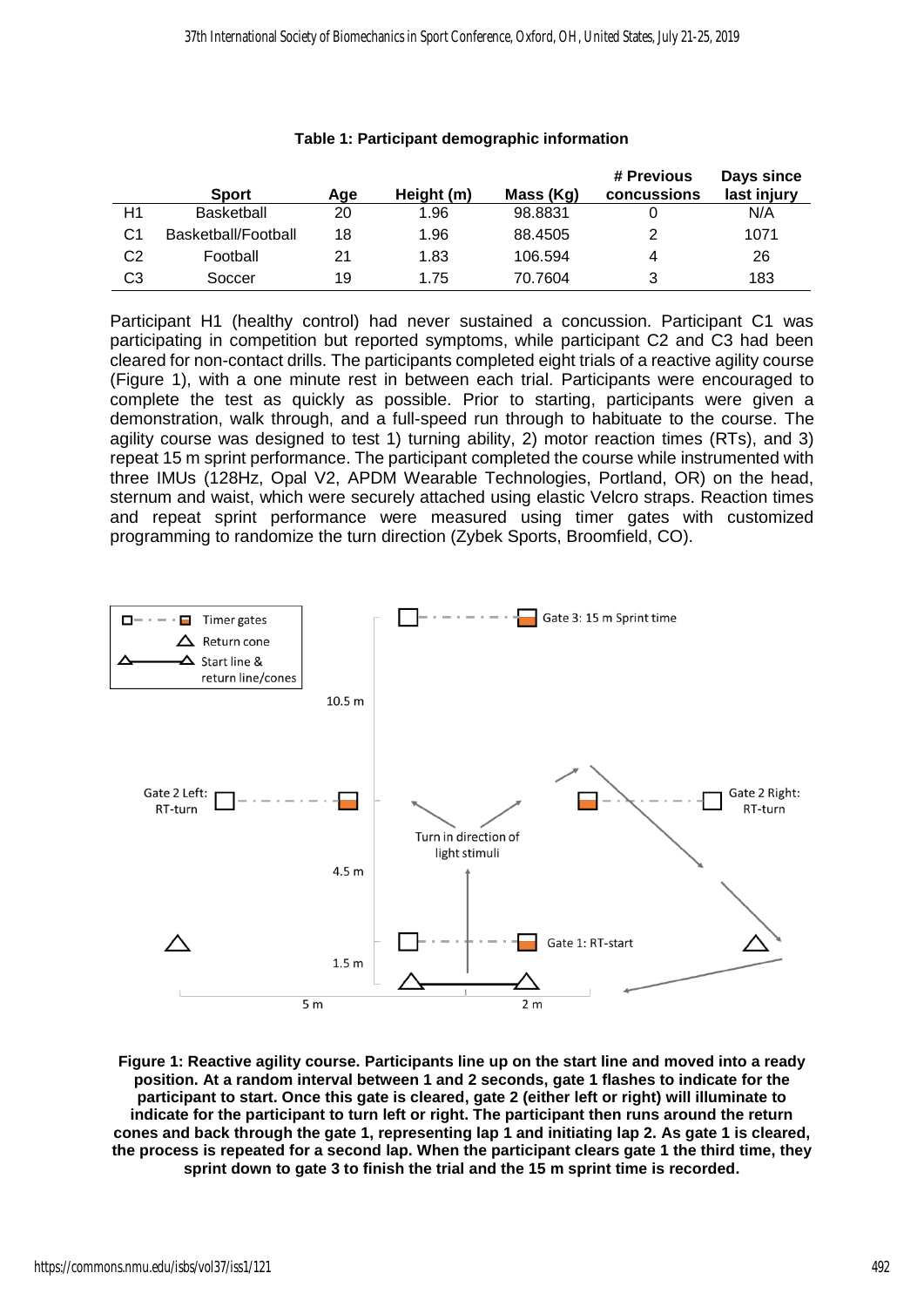Raw IMU data were extracted from inertial sensors and processed in MATLAB R2017a (The Math-Works, Inc., Natick, MA). Power spectrum analysis and residual analysis were completed on the angular velocity (yaw component) of the sternum and waist sensors to determine the optimal cut-off frequency for filtering. Data were then filtered using a phaseless low-pass Butterworth filter (fourth order, 10Hz cut-off). Continuous angular data were segmented into two laps, with the first turn of each lap being used for analysis. For these turns, the peak angular velocity of the waist sensor was extracted relative to the global reference frame. Times to clear each of the gates were extracted relative to the onset time of the initial start light stimuli. Data were exported as a csv file and reaction times and repeat sprint times were calculated.

**RESULTS:** Descriptive results for turning velocity (waist, yaw), reaction times and the 15 m sprint are provided in Table 2, and an example trace of yaw velocities for each segment is provided in Figure 2.

|                | Lap 1 turn<br>(deg/s) | Lap 2 turn<br>(deg/s) | Start RT (s) | Lap 1 turn<br>RT(s) | Lap 2 turn<br>RT(s) | 15 m sprint<br>(s) |
|----------------|-----------------------|-----------------------|--------------|---------------------|---------------------|--------------------|
| H1             | 302(52)               | 317(48)               | 1.04(0.06)   | 1.78(0.09)          | 1.78(0.12)          | 2.49(0.07)         |
| C <sub>1</sub> | 242 (36)              | 276 (49)              | 1.03(0.10)   | 1.59(0.06)          | 1.67(0.07)          | 2.40(0.05)         |
| C <sub>2</sub> | 270 (29)              | 315(44)               | 1.08(0.05)   | 1.76(0.09)          | 1.81(0.11)          | 2.78(0.07)         |
| C <sub>3</sub> | 193 (26)              | 227(15)               | 1.08(0.19)   | 1.87(0.06)          | 1.88(0.14)          | 2.49(0.06)         |

**Table 2: Descriptive data for each of the eight trials completed by the participants, mean (SD).**



**Figure 2: Example yaw velocity trace for trial 2 (left-right sequence). Black lines represent waist (solid), sternum (dotted) and head (dashed) data filtered at 1Hz to aid pattern recognition. Grey line represents waist data filtered at 10Hz used for determining peak rotation velocity. A) Athlete moves into start position; B) Initiation of agility course; C) Peak of main turn 1; D) Peak of mean turn 2.**

**DISCUSSION:** This paper provided preliminary case data from three previously concussed college athletes and one healthy control who participated in a repeated reactive agility task. Data were collected as part of a pilot grant investigating the use of functional performance testing in evaluating return to play readiness. To the authors' knowledge, this is the first study to investigate turning velocity using inertial sensors and reaction times during a reactive agility task.